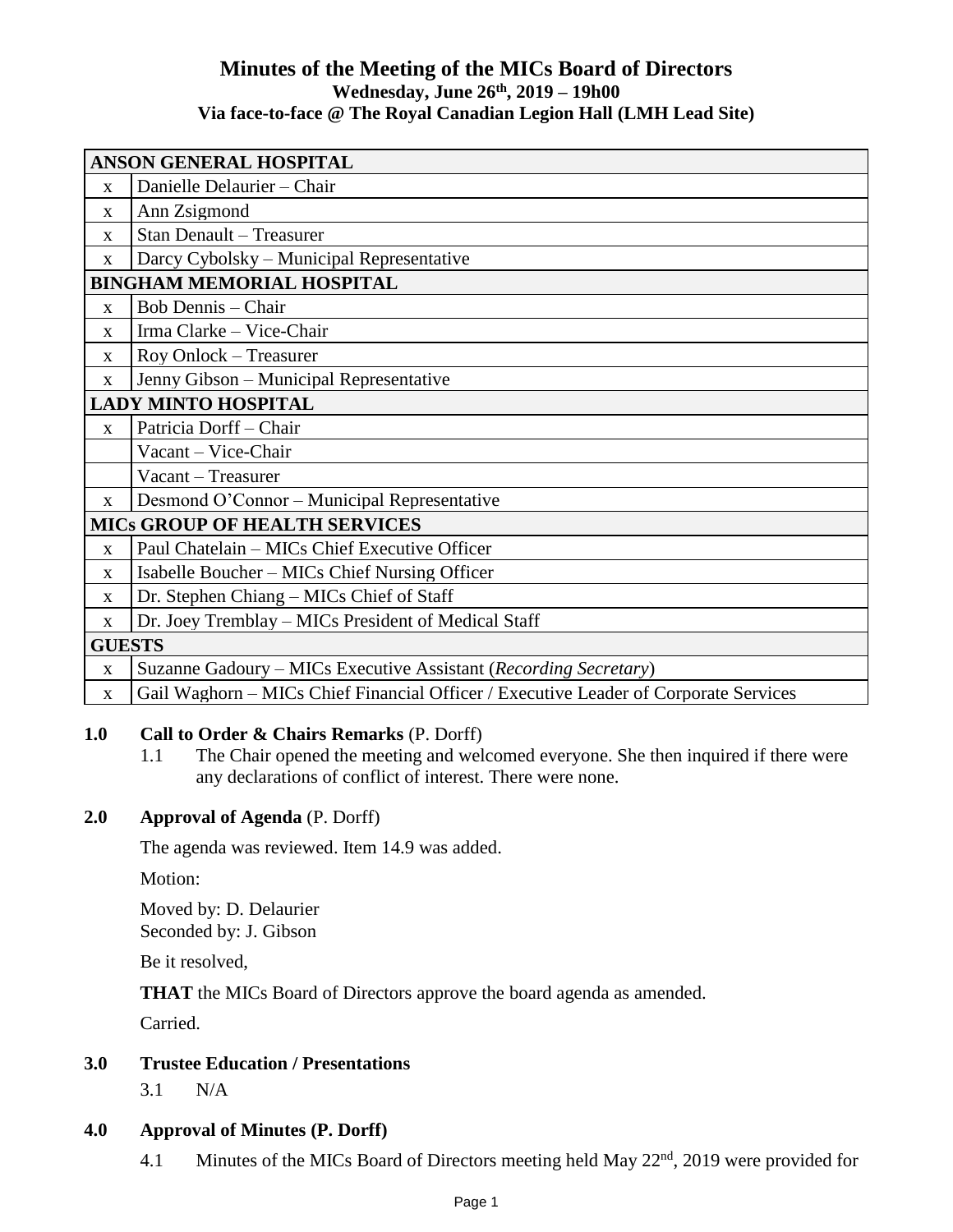information.

Motion:

Moved by: D. O'Connor Seconded by: R. Onlock

Be it resolved,

**THAT** the MICs Board of Directors approve the minutes of the meeting held May 22<sup>nd</sup>, 2019 as presented.

Carried.

# **5.0 Follow-Up Items**

- 5.1 Review of the 2018-2019 Board Work Plan
	- The Board Work Plan was reviewed for the month of June.
	- The 2018-2019 Annual General Report was printed and distributed.
	- Physicians and other allied health professionals were advised of the status of their application for hospital privileges.
	- The list of committees as well as the Terms of Reference for each committee were sent to the board members for their review and input
	- The scorecard and draft capital budgets are being presented today.

# **6.0 MICs Finance**

- 6.1 Draft 2019-2020 Capital Budgets G. Waghorn
	- G. Waghorn provided a brief overview of the capital budgets for each site.
	- Budgets include equipment and building renovations that meet capital criteria
	- Information comes from the program team leaders and executive team
		- BMH: total capital equipment requested \$298,466 less amortization in budget and grants/donations of \$122,600 leaving \$175,866 left to finance from reserves/cash flow; plant maintenance/building equipment requested \$885,000 less possible ECP of \$800,000 leaving \$85,000 left to finance
		- AGH: total capital equipment requested \$369,792 less amortization in budget and grants/donations of \$191,553 leaving \$178,239 left to fund; plant maintenance/ building capital requested \$1,219,000; possible ECP of \$700,000 leaving \$519,000 left over to finance; HIRF applied to oil tank and generator projects
		- SCM: total capital equipment requested \$10,184 for Legion Grant submission
		- LMH: total capital requested \$234,779 less amortization in budget and grants/donations of \$265,000 leaving \$30,221 unspent from available funds; plant maintenance/building equipment requested \$3,190,136.90 less ECP/HIRF of \$897,340 leaving \$2,292,796.90 left to finance
		- VM: total capital equipment requested \$174,990 less amortization in budget and grants/donations of \$33,000 leaving \$141,990 left to finance
		- IT: total technology capital budget requested \$236,500

Motion: Approval of the 2019-2020 Capital Budgets

Moved by: A. Zsigmond Seconded: J. Gibson

Be it resolved,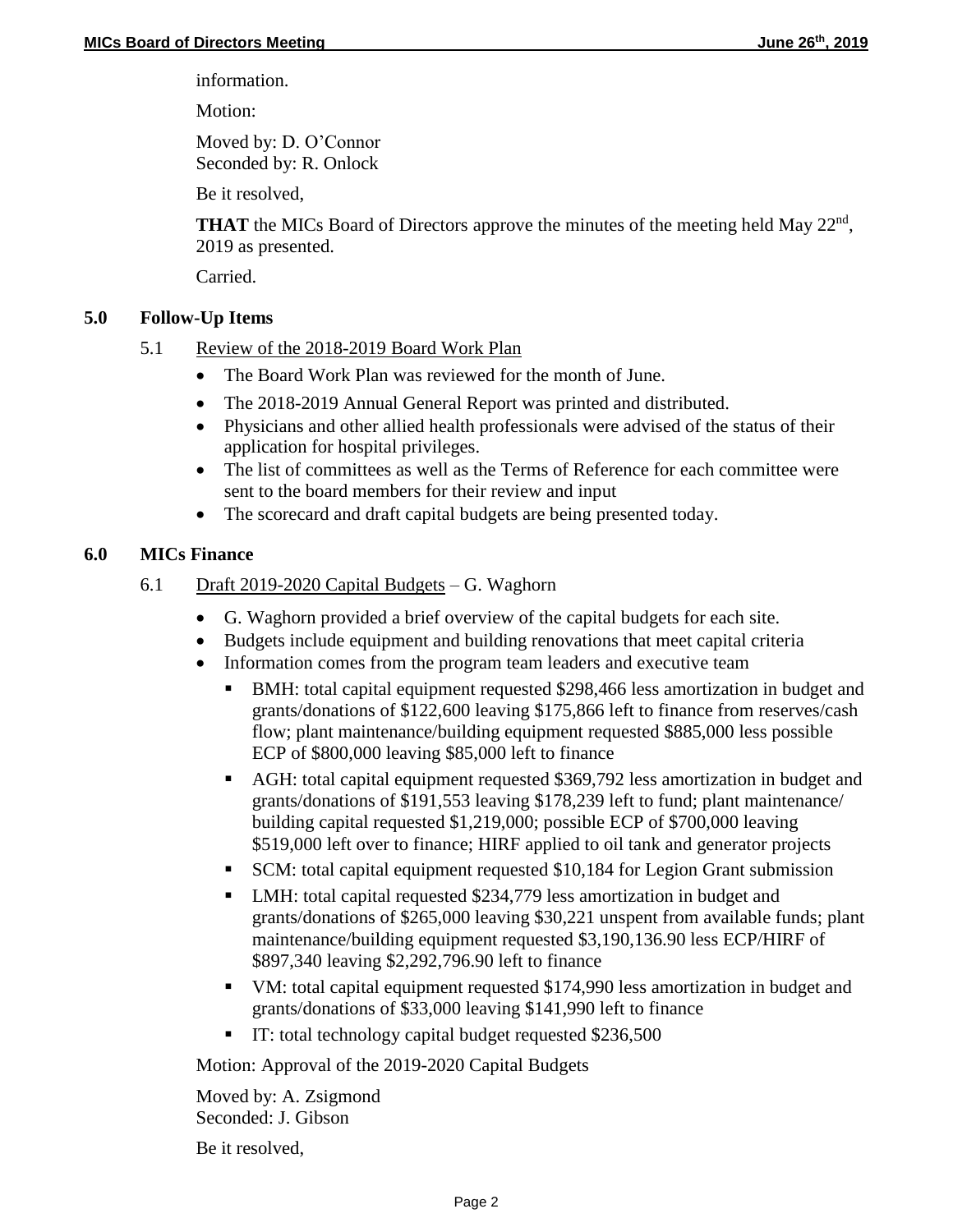**THAT** the MICs Board of Directors approve the Capital and IT Budgets for the fiscal year 2019-2020 as recommended by the MICs Audit and Finance Committee in the amounts as presented.

Carried.

## **7.0 Presentations/Reports** (P. Dorff)

- 7.1 Chief Executive Officer Report: (P. Chatelain)
	- The report was provided for information.
	- The CEO provided the following overview:
		- o The SCM redevelopment open forum was held June 25, 2019 at 6:00 p.m.; there was a good turnout; many questions were asked; community members were appreciative of the opportunity to attend the forum
		- o The SCM Fundraising Committee raised over \$8,000 at the annual lobster dinner on May 25, 2019.
		- o We received over \$25K in grants from the Legion and \$10K from the Knights of Columbus for patient care equipment.
		- o The provincial budget was announced on April 11, 2019. Small hospitals will be receiving a 1% increase and the one-time small hospital transformation funding has been rolled into base funding. These funds have paid for our non-urgent transportation, unit dose project and Meditech upgrades.
		- o We have applied for over \$2 million in HIRF ECP grants for this year.
		- o We are aggressively recruiting for 6 physicians and 1 general surgeon. We will be forming a Physician Recruitment and Retention Committee, including members of each town council.
		- o The SCM Fundraising Committee is hosting its third annual golf tournament on August  $10^{\text{th}}$ .
	- Board Members were invited to ask questions.
- 7.2 Chief Nursing Officer Report: (I. Boucher)
	- The CNO provided the following overview:
	- Biggest challenge is nursing shortage; new grads hired are writing their exams; we will know soon if they have passed; RNs are getting their vacation

# **Nursing**

- o Continuing to meet one-to-one with nursing staff which is being well received.
- o Recruitment is ongoing.

# **Occupancy Rates**

- o **Q3:** AGH 60.7% / BMH 24.8% / LMH 55.5%
- o **Q4:** AGH 86.6% / BMH 44.8% / LMH 62.9%
- o Total ALC Occupancy rates and clinic stats were provided for information.

# **Infection Prevention and Control**

- o No outbreaks at the time of this report
- o Two respiratory outbreaks in May, one at AGH and one at SCM. Go forward plan is to isolate patients with cold-like symptoms as soon as possible.
- o Program Leader has completed and passed her Infection Control course.

# **Pharmacy Services**

o Continuing to recruit for a MICs Pharmacist and utilizing North-West Telepharmacy in the interim.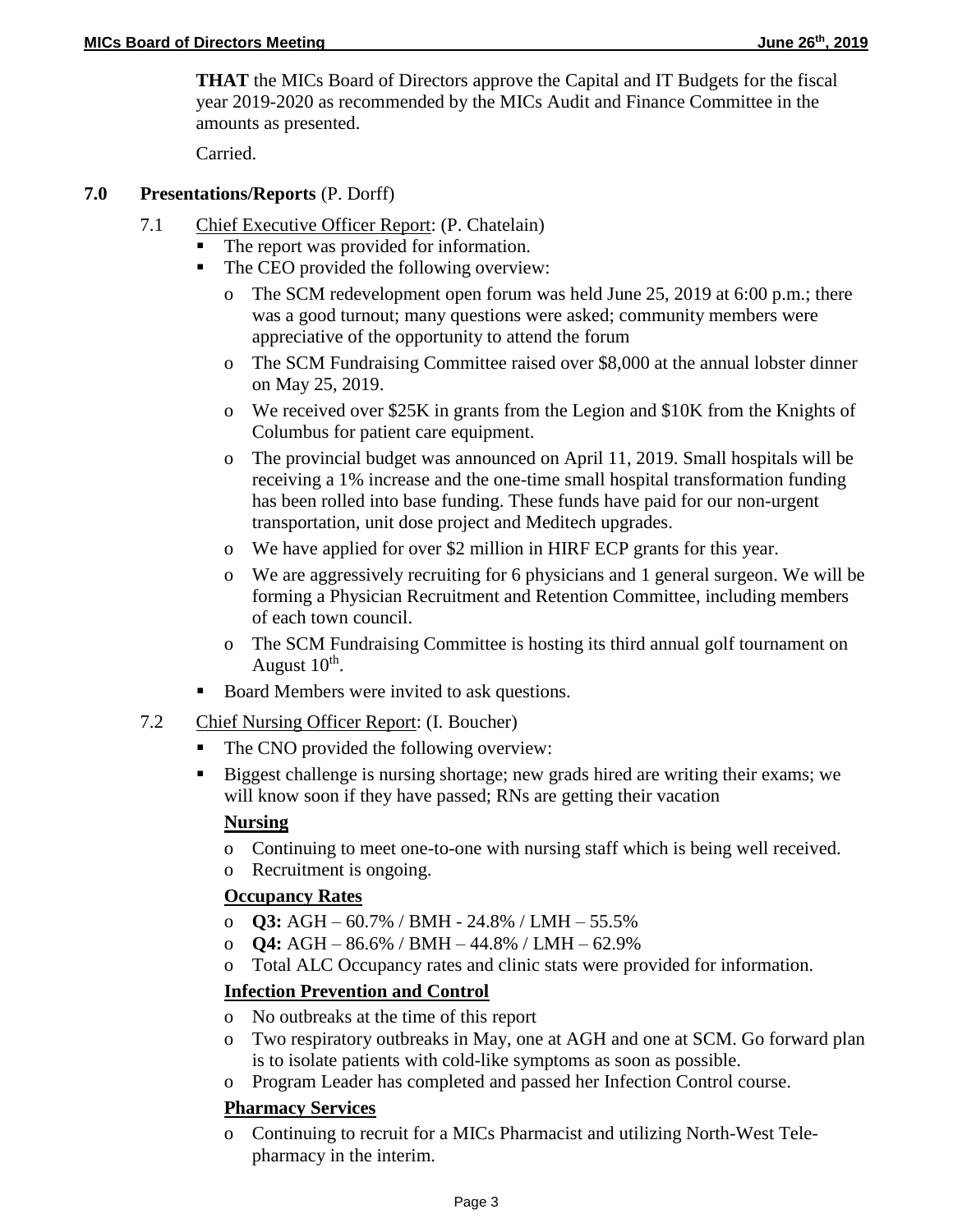- o Automated dispensing unit project is underway. Training for Super Users (nursing staff and pharmacy staff) will occur over the summer.
- o OCP (Ontario College of Pharmacists) were on site at LMH today. They found a few issues and will be issuing orders.
- Board members were invited to ask questions.

## **8.0 Medical Staff** (Dr. S. Chiang)

- 8.1 Chief of Staff Report:
	- The report was provided for information.
		- o **MICs Chief of Staff** Due to personal reasons, Dr. Joey Tremblay will not take on the role of MICs Chief of Staff until September 1<sup>st</sup>, 2019. Dr. Chiang will continue as MICs Chief of Staff until then.
		- o **Urology Clinic** Dr. Solomon Sogbein, a urologist in North Bay, will be starting a Urology Clinic at MICs pending the approval of his hospital privileges by the MICs Board of Directors. The starting date will be determined by Dr. Sogbein and MICs.
		- o **Locum Surgeon** Dr. Dimitry Terterov, a general surgeon with a fellowship training in Bariatric Surgery, has applied for locum surgical privileges at MICs. Pending the approval of his privileges by the MICs Board of Directors, he will provide some locum services for LMH. We hope his locum experience will help us to recruit him to be our permanent surgeon at LMH.
		- o **Medical Teaching** Dr. Tyler Tabobondung, a final year Family Medicine Resident from McMaster University, will have completed his two-month rotation next week at AGH under the preceptorship of Dr. Chiang. He thoroughly enjoyed his learning experience at AGH.
		- o Dr. Chiang advised the board that the CPSO has suspended Dr. Thomas' license between July 3 and August 3, 2019. He will be unable to provide locum services for MICs during this time.
- 8.2 MAC Minutes:
	- o Minutes of the MAC that took place April  $17<sup>th</sup>$ , 2019 were provided for information
- **9.0 LHIN / MOHLTC Business** (P. Chatelain)
	- 9.1 N/A
- **10.0 MICs Quality Committee** (I. Boucher)
	- 10.1 Quality Committee Minutes
		- Minutes of the meeting held March  $6<sup>th</sup>$ , 2019 were provided for information.
	- 10.2 Corporate Scorecard
		- Legend blue is optimal; green is good; yellow is caution; red is critical; purple is in development and black indicates not reported at this time
		- **Total Margin:**
		- $\blacksquare$  Medication Reconciliation at Discharge (QIP): all blue for all three sites for Q1, Q2, Q3 and Q4 except for Q2 and Q4 for LMH/VM which was red at 80%
		- Readmission of Mental Health Patients (QIP): not reported at this time
		- Acknowledgement of Complaints (QIP): not reported at this time
		- **LTC** Acknowledgement of Complaints (QIP): not reported at this time
		- Workplace Violence Incidents Reported (QIP): is in development
		- Discharged Patient Summaries (QIP): not reported at this time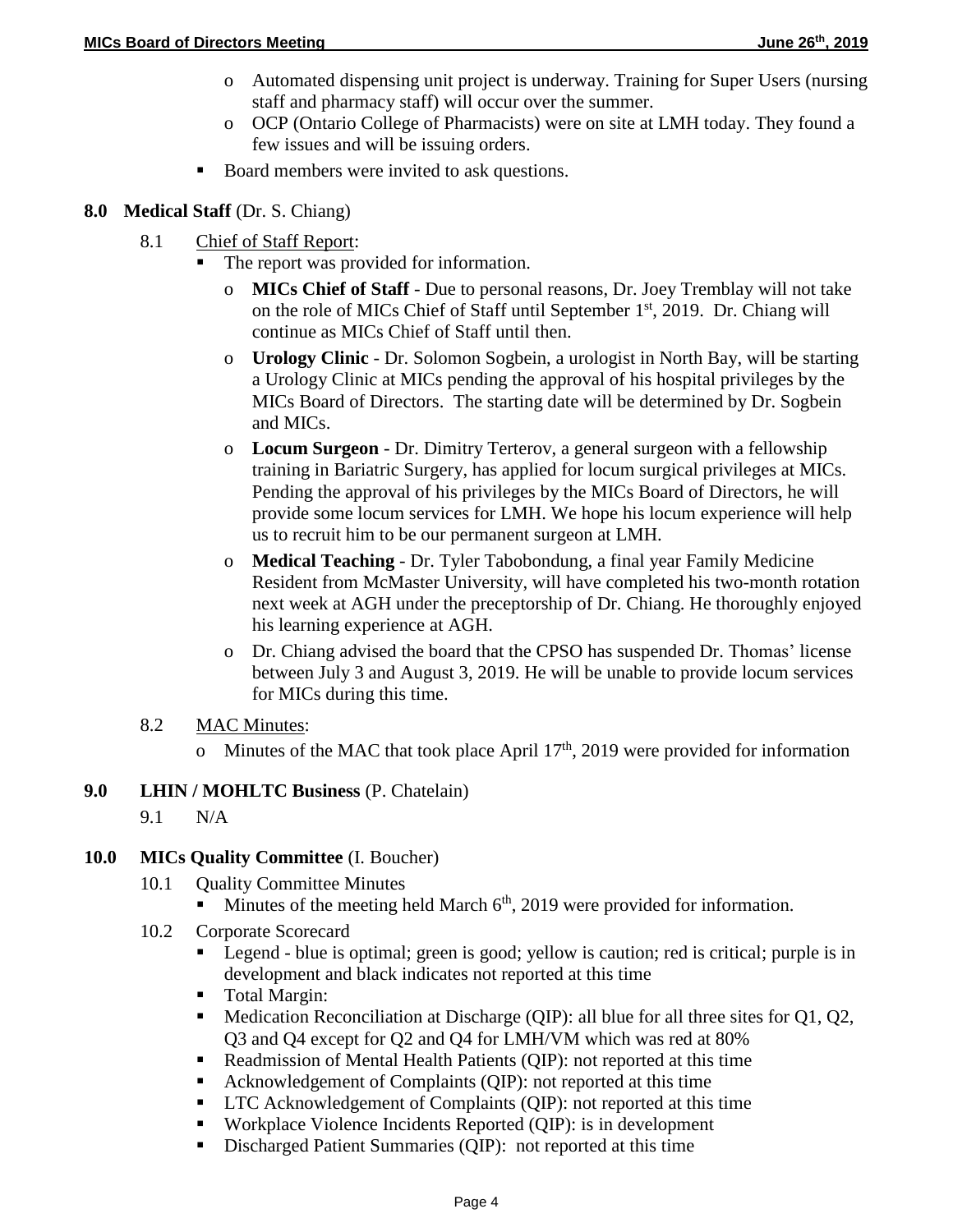- **11.0 Site Business** (P. Dorff)
	- 11.1 Anson General Hospital:
		- $\blacksquare$  N/A
	- 11.2 Bingham Memorial Hospital:
		- $\blacksquare$  N/A
	- 11.3 Lady Minto Hospital:

N/A

### **12.0 Partnership Business** (Bob Dennis)

### 12.1 May 2019 Board Effectiveness Survey Results

12 out of 13 surveys were submitted.

### 12.2 June 2019 Board Effectiveness Survey

- The survey was emailed via Survey Monkey.
- 12.3 Ratification of Union Agreement
	- **OPSEU** Local Negotiations took place May  $27<sup>th</sup>$ . Parties agreed to three nonmonetary items (banked time; vacation administration; job descriptions) and two monetary items (increase of uniform allowance to match current SEIU rates and 0.25¢ increase in travel).

Moved by: D. O'Connor Seconded by: R. Onlock

Be it resolved,

**THAT** the MICs Board of Directors approve the ratification of the OPSEU agreement as presented.

Carried.

- 12.4 Election of Officers of the Board of Directors
	- P. Dorff called on the CEO to begin the nomination process

### **ELECTION OF BINGHAM MEMORIAL HOSPITAL CHAIR**

- Nomination of B. Dennis was moved by Irma, seconded by Roy.
- No further nominations were presented.
- B. Dennis agreed to let his name stand.
- B. Dennis was then declared Chair for the 2019/2020 fiscal year.
- The meeting was turned over to the Chair to conduct the remainder of elections.

### **ELECTION OF BINGHAM MEMORIAL HOSPITAL VICE-CHAIR**

- Nomination of I. Clarke was moved by Roy, seconded by Jenny.
- No further nominations were presented.
- I. Clarke agreed to let her name stand.
- I. Clarke was then declared Vice-Chair for the 2019/2020 fiscal year.

### **ELECTION OF BINGHAM MEMORIAL HOSPITAL TREASURER**

- Nomination of R. Onlock was moved by Irma, seconded by Jenny.
- No further nominations were presented.
- R. Onlock agreed to let his name stand.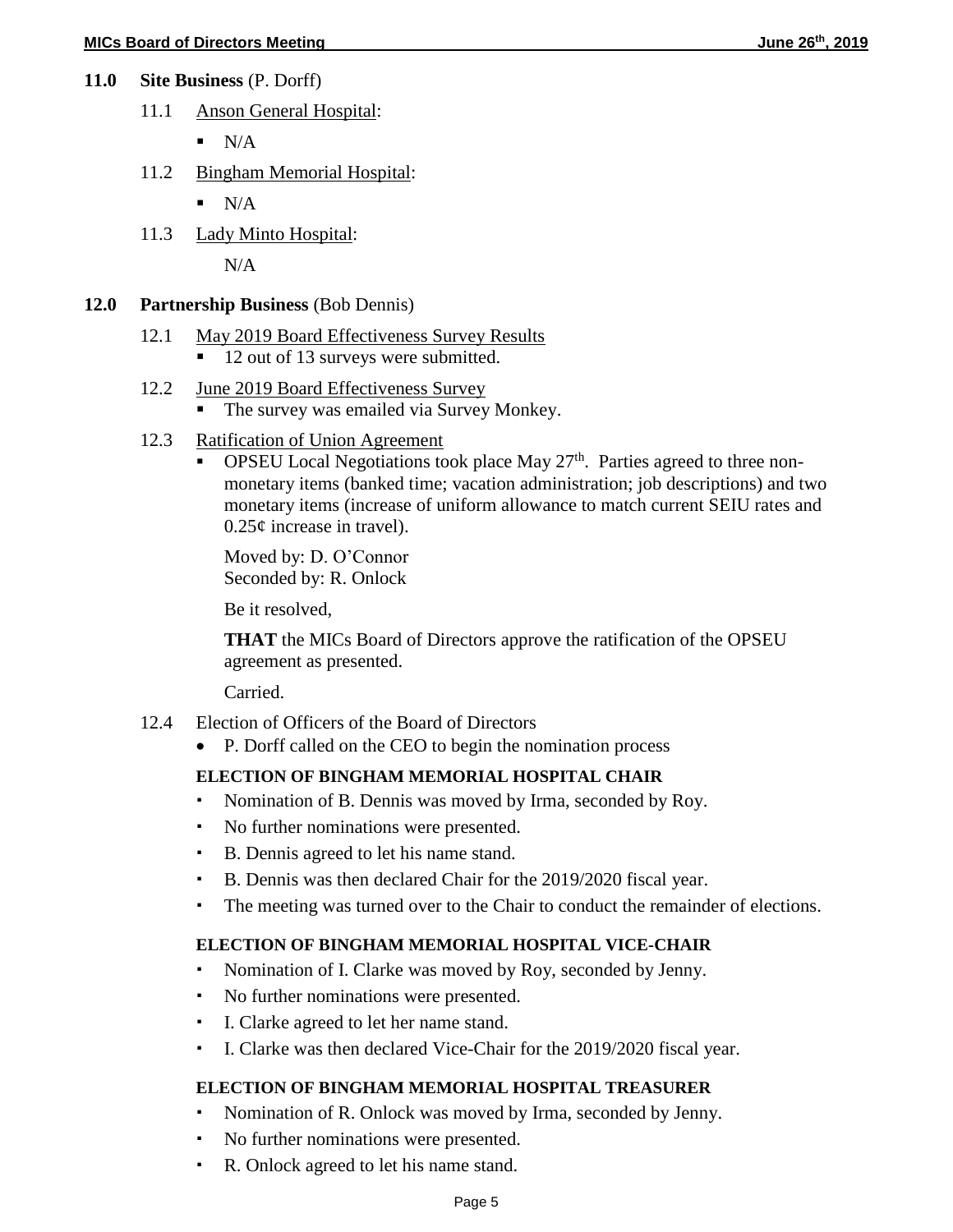R. Onlock was then declared Treasurer for the 2019/2020 fiscal year.

### **ELECTION OF ANSON GENERAL HOSPITAL CHAIR**

- Nomination of D. Delaurier was moved by Ann, seconded by Darcy.
- No further nominations were presented.
- D. Delaurier agreed to let her name stand.
- D. Delaurier was then declared Chair for the 2019/2020 fiscal year.
- The meeting was turned over to the Chair to conduct the remainder of elections.

#### **ELECTION OF ANSON GENERAL HOSPITAL VICE-CHAIR**

- Nomination of A. Zsigmond was moved by Stan, seconded by Darcy.
- No further nominations were presented.
- A. Zsigmond agreed to let her name stand.
- A. Zsigmond was then declared Vice-Chair for the 2019/2020 fiscal year.

#### **ELECTION OF ANSON GENERAL HOSPITAL TREASURER**

- Nomination of S. Denault was moved by Darcy, seconded by Danielle.
- No further nominations were presented.
- S. Denault agreed to let his name stand.
- S. Denault was then declared Treasurer for the 2019/2020 fiscal year.

## **ELECTION OF LADY MINTO HOSPITAL CHAIR**

- Nomination of P. Dorff was moved by Desmond, seconded by Paul.
- No further nominations were presented.
- P. Dorff agreed to let her name stand.
- P. Dorff was then declared Chair for the 2019/2020 fiscal year.
- The remainder of elections will be held once the two vacant positions are filled.
- 12.5 Signing of the Directors' Declaration
	- Each board member was asked to sign the declaration and return it to the EA

#### **13.0 Board Committee Minutes**

13.1 N/A

#### **14.0 In Camera**

14.1 Motion to go in-camera

Moved by: R. Onlock Seconded by: D. Delaurier

- 14.2 Board Attendance
- 14.3 Discussion of Physician Hospital Privileges
- 14.4 Discussion of Chief of Staff's Performance Summary
- 14.5 Non-Union Salary Increase for 2019-2020
- 14.6 Motion to go out of in-camera

Moved by: B. Dennis Seconded by: I. Clarke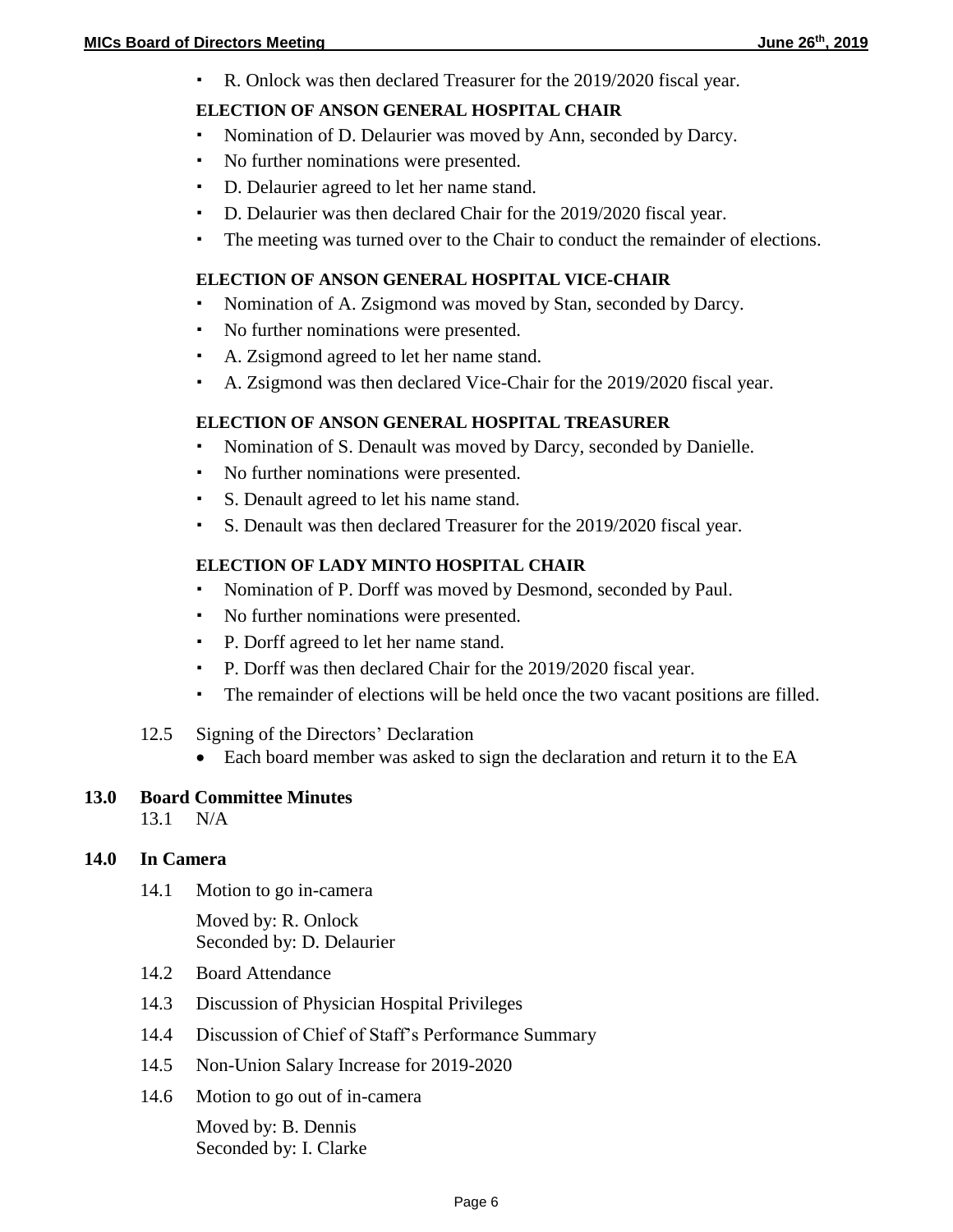14.7 Motion:

Motion to approve Dr. Dimitry Terterov's Hospital Privileges

Moved by: D. O'Connor Seconded by: I. Clarke

Be it resolved,

**THAT** the MICs Board of Directors approve hospital privileges for Dr. Dimitry Terterov, General Surgeon, in the Locum Tenens category as presented.

Carried.

14.7 Motion to approve Dr. Solomon Sogbein's Hospital Privileges

Moved by: I. Clarke Seconded by: J. Gibson

Be it resolved,

**THAT** the MICs Board of Directors approve hospital privileges for Dr. Solomon Sogbein in the Consulting category as presented.

Carried.

14.8 Motion to approve Chief of Staff's Performance Appraisal Summary

Moved by: I. Clarke Seconded by: D. O'Connor

Be it resolved,

**THAT** the MICs Board of Directors approve the Chief of Staff's Performance Summary as presented.

Carried.

14.9 Motion to approve salary increase for non-union and management

Moved by: D. O'Connor Seconded by: R. Onlock

Be it resolved,

**THAT** the MICs Board of Directors approve the salary increase for non-union and management excluding the Executive Team for 2019-2020 effective April 1<sup>st</sup>, 2019 at an annualized cost of \$14,517.

Carried.

- **15.0 MICs News** (P. Dorff)
	- June 2019 MICs Newsletter was provided for information.
- **16.0 Next Meeting Date** (P. Dorff)
	- Wednesday, September  $25<sup>th</sup>$ , 2019 at 6:00 p.m. (BMH Lead Site)

# **17.0 Upcoming Meeting Dates**

- TBD
- **18.0 Adjournment** (P. Dorff)
	- There being no further business, the meeting adjourned at 8:31 p.m.